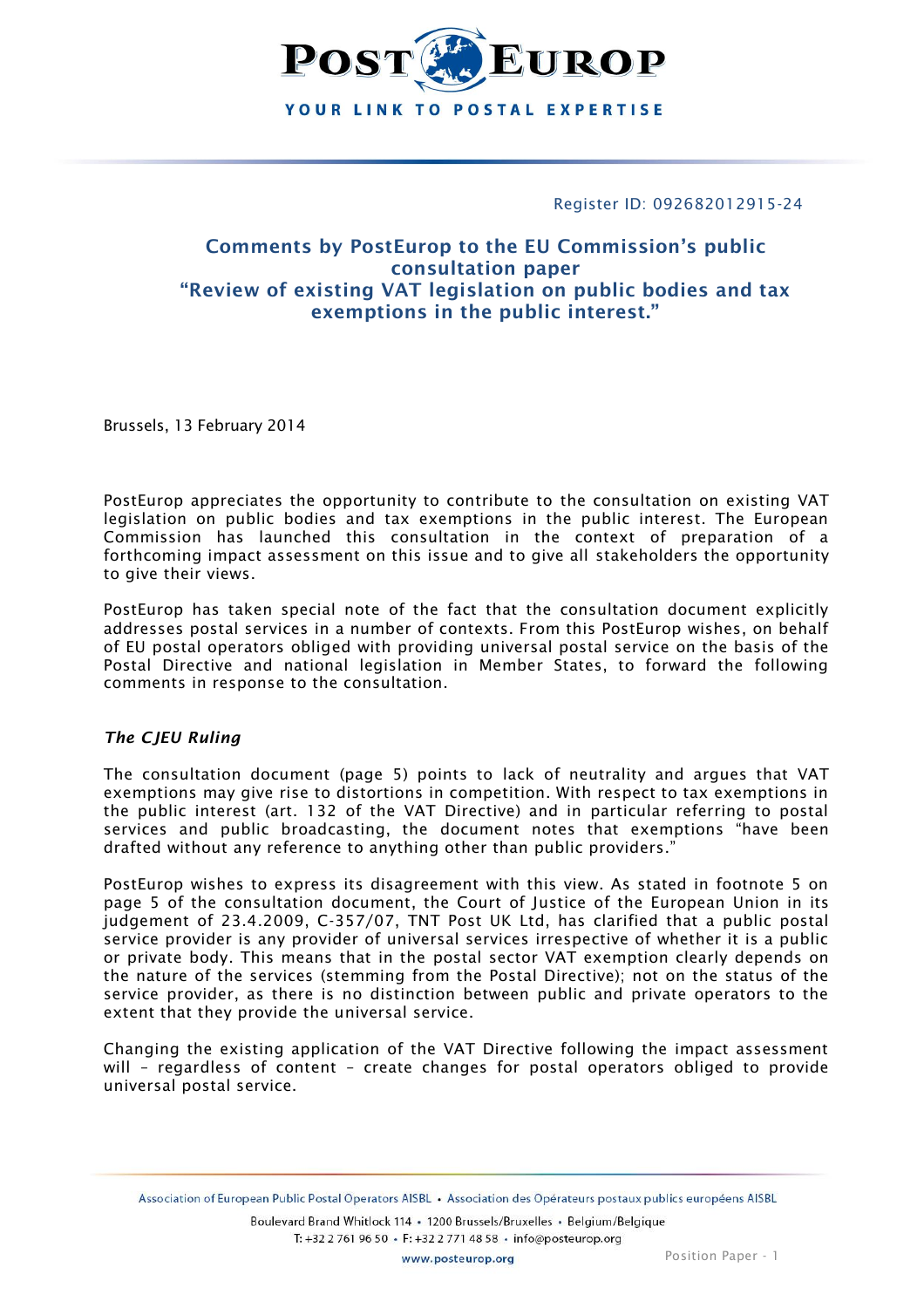

#### *Market and Regulations*

The regulatory and VAT regimes have caused individual postal operators that are obliged to provide public postal services (i.e. universal postal service) to develop business models and services suited to their particular market conditions, customer needs and regulatory demands for affordability and economic viability. The ability of postal operators' to provide public postal services and the way in which they do so are therefore closely bound up with existing VAT and regulatory regimes. An impact assessment consequently needs to include not only economic analysis but also the multiplicity of market conditions and regulatory demands imposed by postal regulators both at community level and in individual member states.

## *e-Substitution*

When assessing the application of VAT to postal services in a market competition context, particular attention also needs to be paid to the rapidly changing role of postal services. Increasingly traditional postal services are being replaced by electronic alternatives. Substitution is particularly pronounced in economically highly developed frontrunner member states where volumes of letter mail markets for some operators already have been reduced near to or more than 50% – and with no signs of stopping. With electronic communication being the driving force for market and communications development – and with traditional postal services continuing to decline in terms of volume, the biggest competitive threat to the continuing provision of postal services no longer comes from alternative postal operators but from e-substitution. For this reason, a comprehensive impact assessment necessarily must take into account the impact of possible changes in VAT rules on letter volumes, prices and affordability to customers. Only in this way will the continued ability of individual public operators to supply obligated universal service on economically viable terms in accordance with the demands set in the Postal Directive be evaluated.

PostEurop wishes to highlight that the Copenhagen Economics Report from 2012, commissioned by the EU Commission as an input to the present consultation, did not take account of e-substitution and a number of other factors in the modeling set up. Consequently e-substitution and other factors are left out of their impact assessment despite their importance.

## *Further Analysis*

PostEurop recognizes the complexity – but also the essential necessity - of making a full impact assessment as a basis for a sound review of the present VAT exemption conditions. Because of this, and recognizing the need to ensure a comprehensive and viable outcome of the assessment and review, PostEurop aligns itself with ERGP, the consultative body of regulators to the EU Commission. In its 2012 "Report on net Cost of USO-VAT exemption as a benefit or burden" ERGP stated (page 19) "…it is obvious that different VAT treatments do affect prices, volumes, cost, labour market and welfare, but the level of those impacts still needs further analysis."

Boulevard Brand Whitlock 114 · 1200 Brussels/Bruxelles · Belgium/Belgique T: +32 2 761 96 50 · F: +32 2 771 48 58 · info@posteurop.org